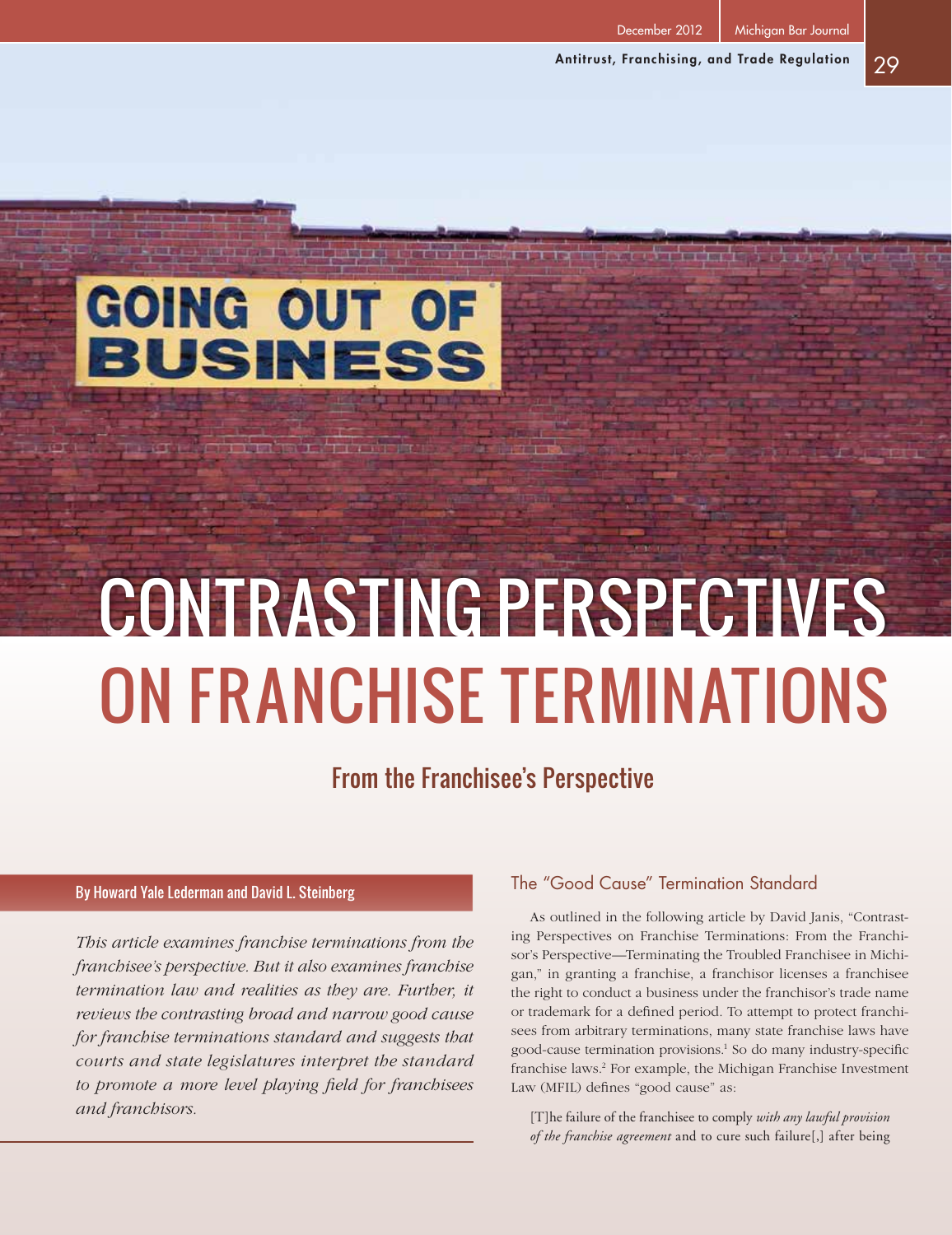given written notice thereof and a reasonable opportunity, which in no event need be more than 30 days, to cure such failure.<sup>3</sup>

While in Michigan, any breach of the franchise agreement is good cause for termination, other states define good cause more broadly. For example, in *Petereit v S B Thomas, Inc,*<sup>4</sup> the United States Court of Appeals for the Second Circuit interpreted the Connecticut Franchise Act's<sup>5</sup> good-cause provision broadly. The court held that "good cause is not limited to proving contractual breaches of the franchise agreement, *but may be based on a franchisor's legitimate business reasons.*"6 The court found that "the meaning of good cause is broader than franchisee breach...If the Connecticut legislature intended good cause to result only from franchisee breach," it failed to state so.7

The original Connecticut Act contained a good-cause provision without defining good cause. "The uncertainty over good cause gave great concern to franchisors...."8 This concern led to amendments, "including adding the current language showing that good cause encompasses more than franchisee breach."9 Through these amendments, the legislature recognized "that franchisors' economic interests must be accounted for in striking a balance between franchisee protection and attracting and retaining franchisors to do business in the state."10 Therefore, the court construed the good-cause provision expansively.

The Second Circuit's good-cause standard almost strikes a fair balance. *The court rightly recognized that as franchise systems mature, system-wide changes may be necessary* and that failure to allow them can be a reasonable basis for establishing good cause. But the court failed to recognize that some system changes during severe economic recessions materially impact on franchisees' ability to shoulder additional costs and burdens not bargained for in the franchise agreement. While franchisors need freedom and flexibility to enforce contract provisions essential for the brand's success and respond to changing market conditions, *Petereit* and similar decisions fail to recognize that franchisees need similar consideration for conditions beyond their control. Nearly every franchisee invests substantial time, money, and effort to make his or her franchise succeed. *Since termination destroys the franchisee's substantial investment, the goodcause standard must be balanced and reasonable.*

#### What is a Legitimate Business Reason?

The phrase "legitimate business reasons" implies that some franchisor business reasons will be legitimate, while others will not. The phrase also implies that arbitrary and discriminatory reasons will be illegitimate. Thus, if a franchisor terminates a franchisee for providing poor customer service, not keeping its property clean, reporting sales fraudulently, or failing to meet sales requirements, the terminations are, as a general rule, for good cause. If a franchisor terminates a franchisee because of area franchisee overcrowding, the termination is likely also for good

**TANT LEATHER THE TANK** 

**TILL** 

# FAST FACTS

- Many state franchise laws have good-cause termination provisions.
- While some states' provisions define good cause as permitting franchisors to terminate a franchise for any franchise agreement breach, some courts have interpreted other states' provisions as defining good cause to mean legitimate business reasons.
- If a franchisee does not timely cure a default but then challenges the termination, federal and state courts will almost always uphold the termination.

cause. Finally, if a franchisor terminates a franchisee because of a franchise system change from nonexclusive to exclusive territory franchisee to enhance product or service reputation, quality, or customer service, the termination, as a general rule, is for good cause.

However, if after franchisees have built the franchisor's good reputation, a franchisor terminates its franchisees to change to company stores or in-house provision of goods or services without good reason, that termination is likely not for good cause. When the franchisor terminates franchisees for refusing to give up their exclusive territories so the franchisor can create and sell more franchises, as a general rule, that termination is not for good cause. For instance, in *Carlos v Philips Business Systems, Inc,*11 the franchisor and franchisee signed an exclusive territory franchise agreement. During the agreement period, the franchisor offered the franchisee a new agreement providing for nonexclusive territories. The franchisee rejected the offer. When the franchisee sued to enjoin the franchisor from terminating the franchise, the court granted the injunction and concluded that the franchisor lacked good cause to terminate.<sup>12</sup>

Thus, the Second Circuit's standard approaches a balanced and reasonable national standard.

# Evaluating Terminations When a Franchise Distribution System is Restructured

erin F

More difficult cases arise when franchisors terminate franchisees to change their franchising systems. For example, in *American Mart Corp v Joseph E Seagram & Sons, Inc,*13 Seagram reorganized its franchise system from a nonexclusive territorial system to an exclusive territorial system. To implement its reorganization, Seagram terminated some franchisees. When one franchisee sued to block its termination, the district court found good cause for termination. Affirming, the United States Court of Appeals for the Ninth Circuit likewise found good cause. The court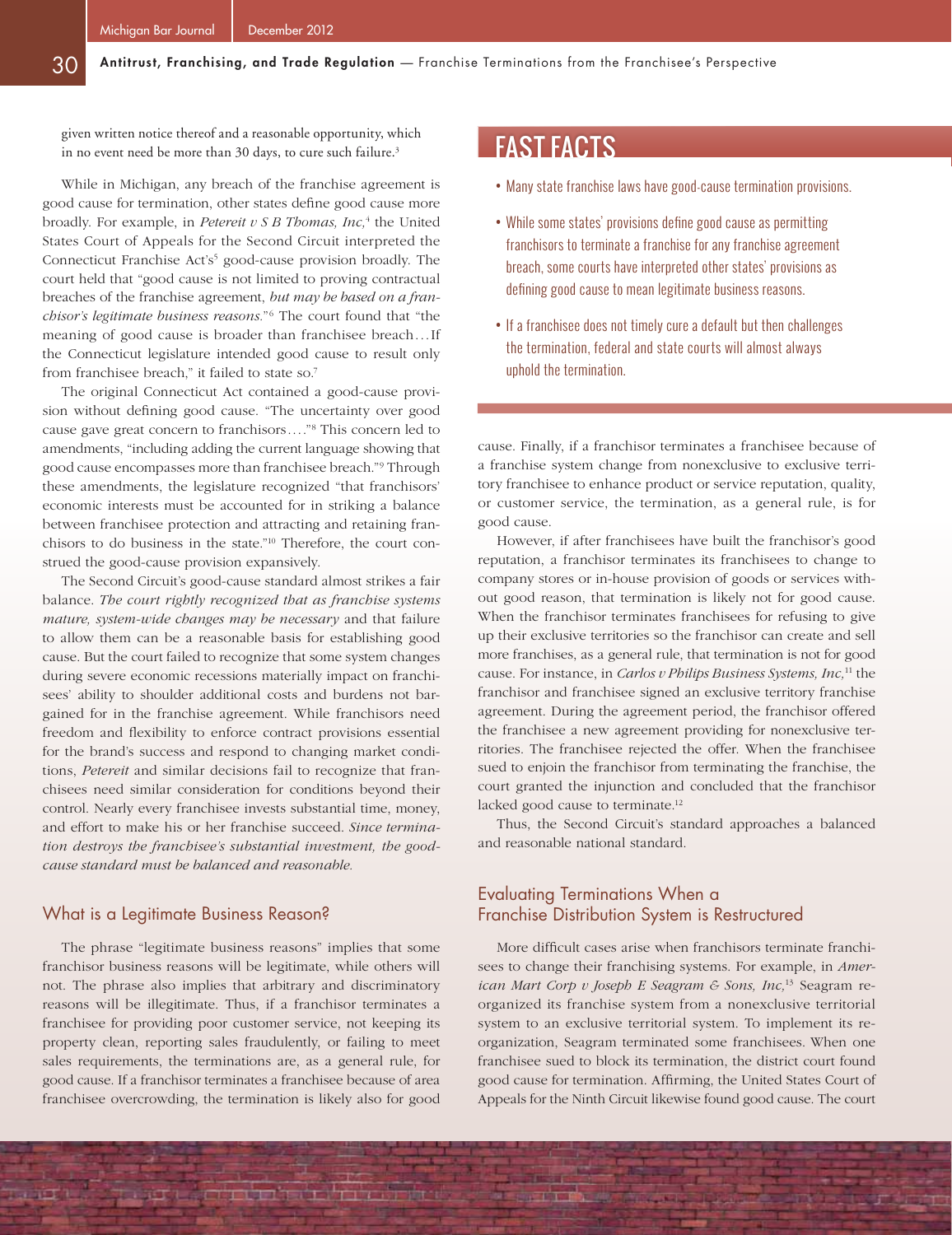explained that Seagram had "compelling business considerations" and its "valid business judgment" provided good cause.<sup>14</sup>

As another example, in *Aurigemma v Arco Petroleum Products Co,*15 Arco withdrew from marketing petroleum in Connecticut and terminated all its Connecticut franchises. These franchises included petroleum service station and convenience store franchises. When several service station operators sued for Connecticut franchise law violations, a district court held that while Arco had good cause to terminate the petroleum franchises because of its petroleum market withdrawal, good cause did not extend to terminating convenience store franchises.<sup>16</sup>

# Other Considerations in the Termination Decision

Many franchisees do not understand that if they default and fail to cure a material franchise agreement breach, the franchisor has the right to terminate their franchises.<sup>17</sup> Franchisors exercising this right have almost always successfully sued to enjoin the franchisee from continuing to use the franchisor's trade name, trademark, phone number, and other intellectual property.18 These franchisors can also seek injunctive relief to enforce the franchise agreement's noncompetition provisions.

The question arises: Do franchisors, as a rule, want to terminate their franchisees? The authors' experiences differ. Mr. Lederman has seen many terminations. For instance, a semifranchisor built a vast semi-franchisee network from nothing to thousands in four years. When a recession hit, many semi-franchisees could not buy mandatory inventory or pay required advertising fees or other required amounts. Over the next four years, the semi-franchisor terminated 50 percent of its semi-franchisees. The ostensible reason was failure to pay required amounts. The semi-franchisor had over-expanded.

Mr. Steinberg's experience has been different: Over the past 30 years, he has observed that most franchisors will rarely terminate franchisees. Generally, termination occurs only as a last resort after several attempts to resolve the alleged franchise agreement breach have failed. For the franchisor, franchise termination not only results in a closed location generating no royalties, advertising fees, or other payments, but also results in a mandatory franchise disclosure document listing. Such "negative" disclosures can have a chilling effect on marketing to prospective franchisees or at least lead to questions regarding why the franchisor terminated the franchise. A prospective franchisee might react to the disclosure as, "In the future, that could be me."

Both authors agree, however, that if a franchisee does not timely cure a default but then challenges the termination, federal and state courts will almost always uphold the termination.<sup>19</sup> Nevertheless, a terminated franchisee's counsel should review the facts, the franchisor's conduct, and the franchise agreement carefully for opportunities to defeat good cause. For example, in *Husain v McDonald's Corp*,<sup>20</sup> the franchisees sued to enjoin the

a – rispinai

franchisor from terminating their franchise. In affirming the lower court's preliminary injunction, a California appeals court held that the Husains were likely to succeed on the merits of their claims that McDonald's had established a policy of providing new 20-year terms to existing franchise buyers like the Husains and had made enforceable promises to them to rewrite the franchise agreements to so provide.

Given this environment, the franchisee's counsel may have to assert creative arguments to have a chance to win. For instance, in *Dunkin' Donuts Franchised Restaurants, LLC v Shrijee Investment, Inc*,<sup>21</sup> the defendants were two corporate franchisees operating eight metro Detroit Dunkin' Donut/Baskin Robbins franchises. Dunkin' Donuts terminated the franchisees for failure to pay royalties and advertising fees. In response, the franchisees asserted that Dunkin' Donuts had created the events leading to the breach by (1) locating new stores so close to the franchisees and diminishing the franchisees' revenues so substantially they could no longer afford to pay royalties and advertising fees, and (2) denying the franchisees the right to sell their franchises earlier when their debts to Dunkin' Donuts were small and they could afford to pay them. Though concluding that Dunkin' Donuts had good cause to terminate, the court considered the franchisees' assertions colorable enough for serious examination. In *Petereit,*<sup>22</sup>

**ONLES** 

the court considered similar arguments and concluded that "when a franchisor's actions result in a *substantial decline* in franchisee net



Generally, termination occurs only as a last resort after several attempts to resolve the alleged franchise agreement breach have failed.

**CLICK CONTRACT IN THE CLICK**